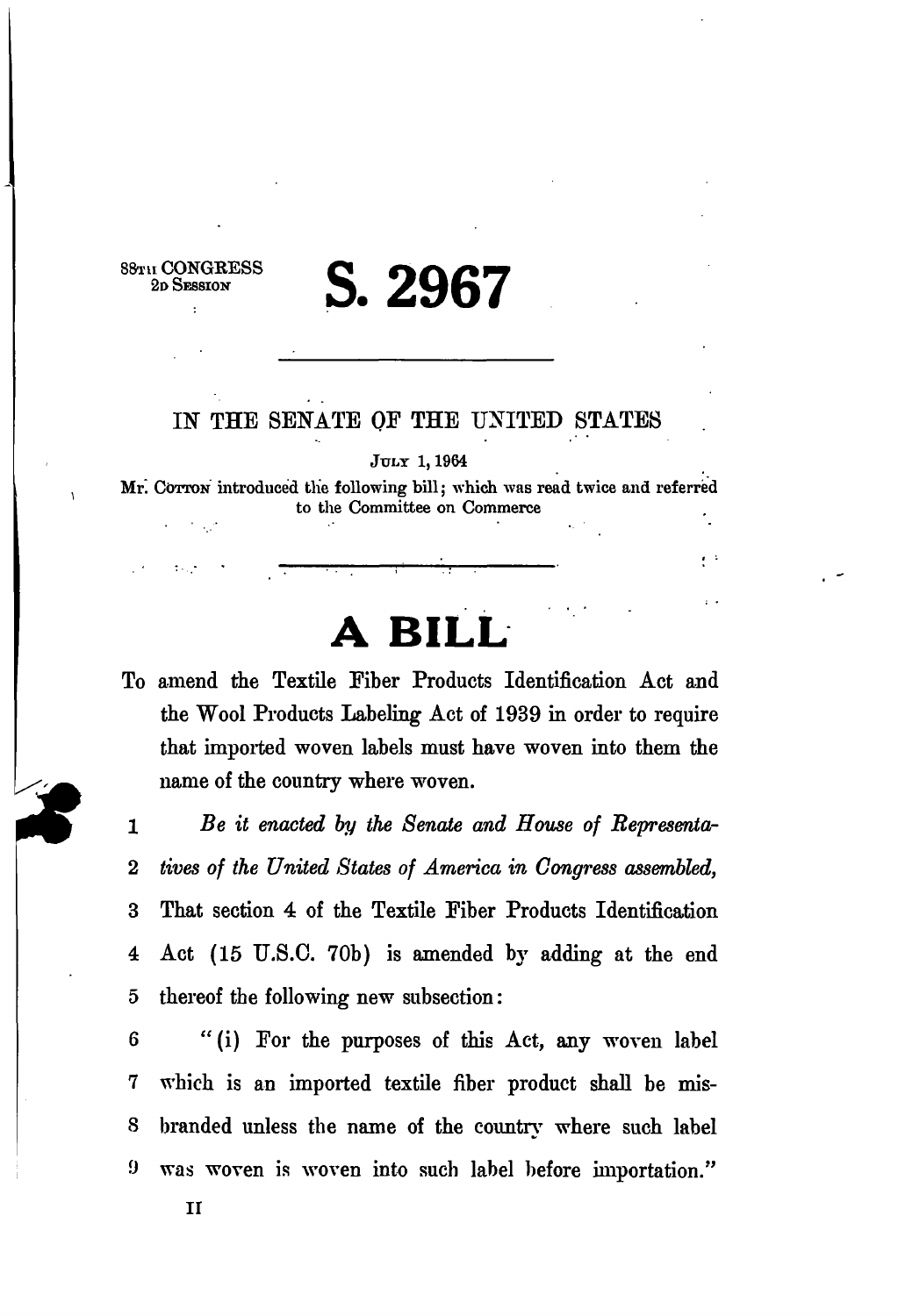1 SEC. 2. Section 4 of the Wool Products Labeling Act of 2 1939 (15 U.S.C. 68b) is amended by adding at the end 3 thereof the following new paragraph:

4 "(e) For the purposes of this Act, any woven label 5 which is an imported wool product shall be misbranded 6 unless the name of the cpuntry where such label was woven 7 is woven into such label before importation."

8 SEC. 3. The amendments made by this Act shall apply 9 with respect to articles entered, or withdrawn from ware-10 house, for consumption after the sixtieth day after the date 11 of enactment of this Act.